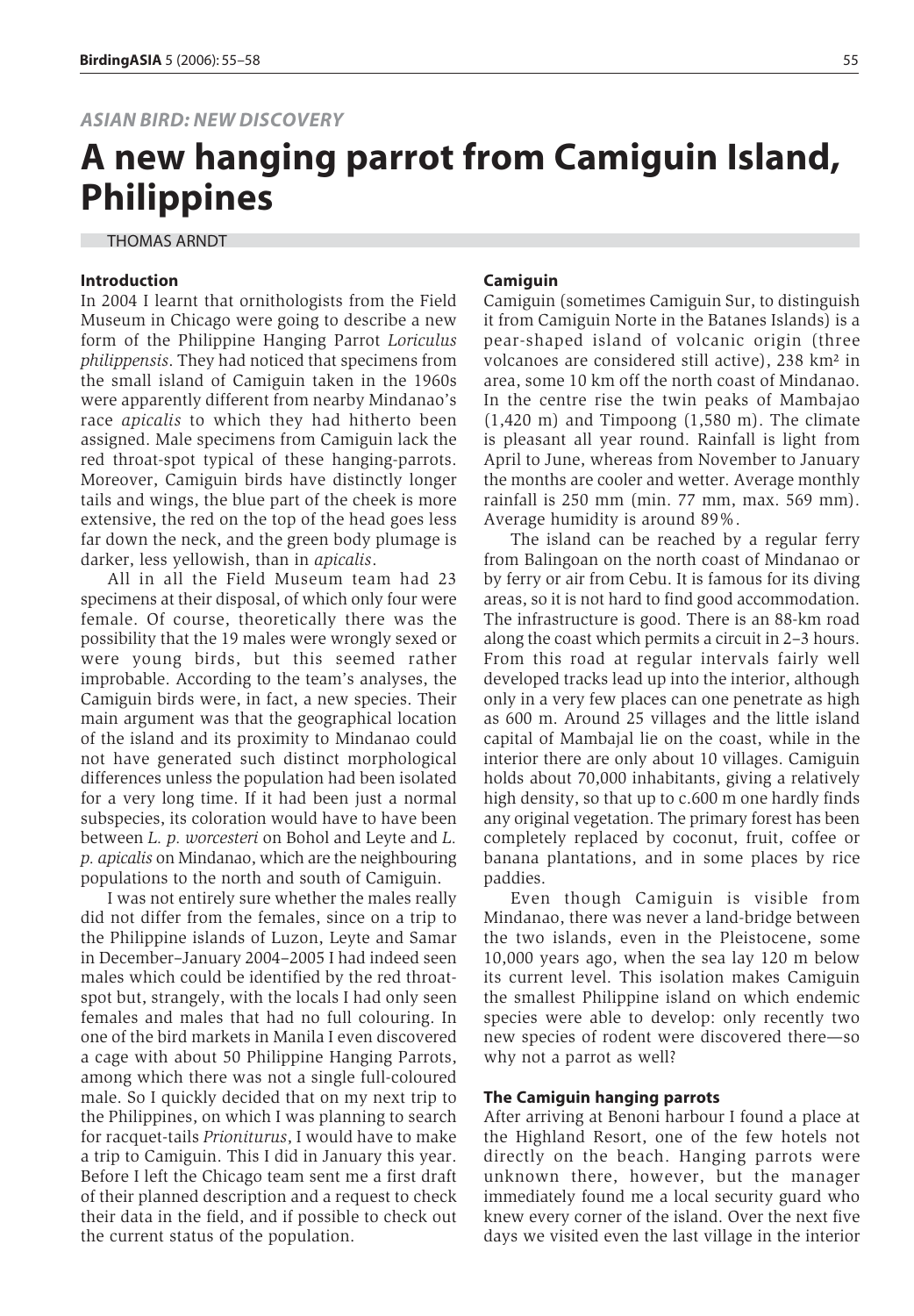of the island, questioned hundreds of people, and followed up every mention or indication of hanging-parrot. The species was certainly well known on the island: I tracked down no fewer than 35 captive birds, practically all of them chained to a wooden perch in the Asian tradition—a sad sight because although the chains were relatively thin their weight must have been a torment for the delicate parrots.

Among these animals there were two birds in juvenile plumage that had not yet been described





I was keen to discover whether males were being kept and whether they had a red throat-spot or not. I repeatedly asked keepers how they distinguished males from females, and the response was always the same: they didn't know, because there was no difference. After talking to the fifth keeper I was convinced, especially because among the people questioned were some catchers who had

T. ARNDT





**Plate 3**. The island of Camiguin. To the right of centre lie the peaks of Mambajao and Timpoong.



ARNDT

**Plate 2**. Camiguin Hanging Parrot *Loriculus camiguinensis*.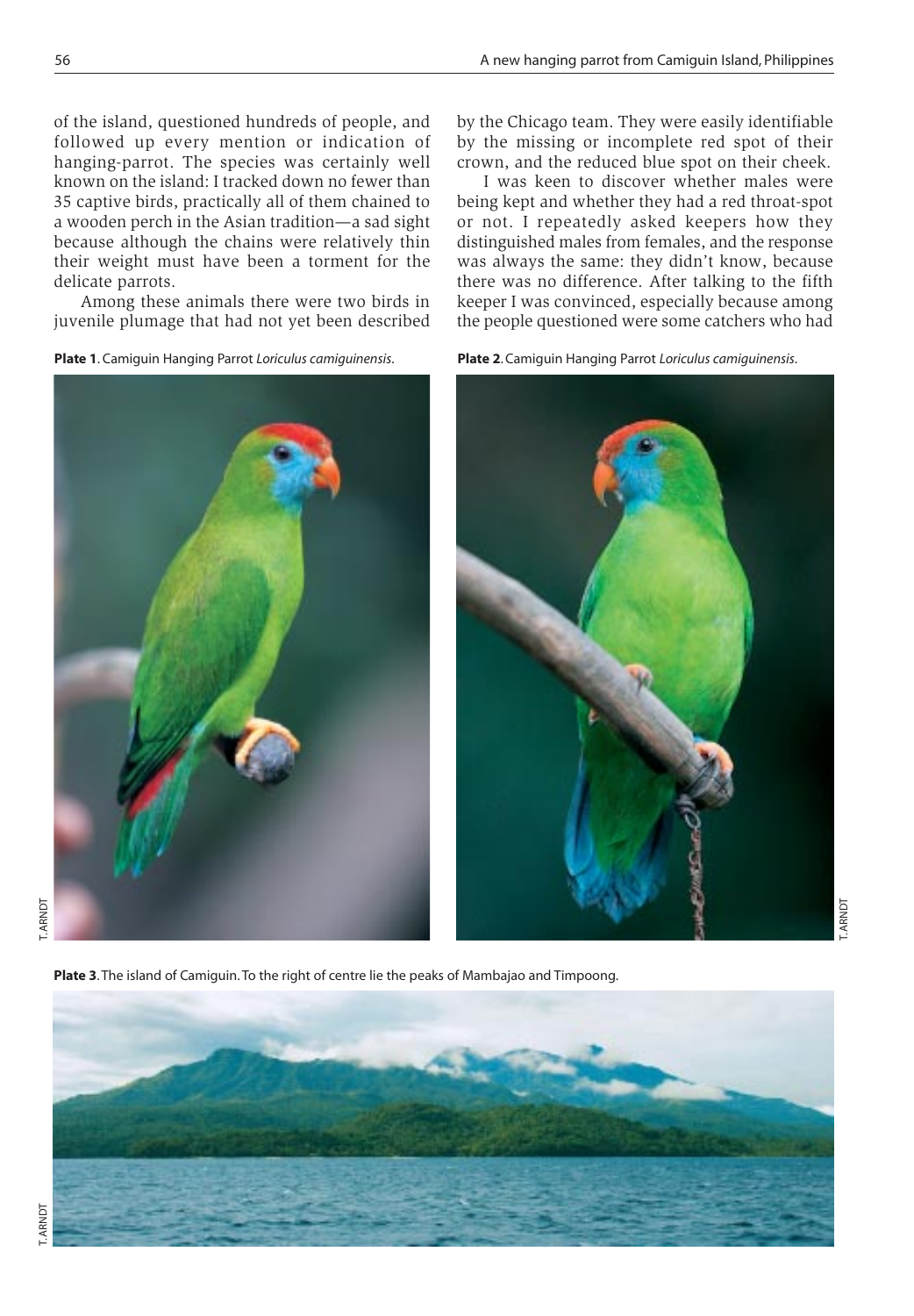been in the business for decades and who had never seen a bird with a red throat-spot.

Quite quickly something else became clear. According to documentation relating to the Chicago specimens, in the 1960s the species occurred down to about 300 m, but this was clearly no longer the case, doubtless owing to human population increase and the conversion of the original forest to various types of agriculture. Unlike Philippine Hanging Parrots, Camiguin birds seem unable to make use of coconut palms as a food source.

Indeed, the birds did not occur in many parts of the island despite what seemed to me suitable habitat. According to the locals, especially the trappers, the population is concentrated in the uppermost areas of Timpoong and Mambajao, because only there do the trees grow that provide their food. The only two reported exceptions to this were the area between the village of Itum and the Ardent Hot Spring, and the area around the village of Kabadiangan. Here the hanging parrots are supposed to turn up sporadically in search of food, apparently visiting wild bananas, whose large seeds the trappers say they consume.

I stayed in both areas but never saw the species. I declined an invitation to visit the peak of Timpoong because of the violent downpours that occurred at different times of day and night, precluding a night at the peak. A day-trip made no sense because even if we had set out at dawn we would only have had 1–2 hours on the peak, coinciding with the resting period of the parrots when they are least likely to be seen.

The trappers said that the parrots were mostly to be seen singly, in pairs or little family groups, and occasionally in flocks. Most of the time they perch in trees and bushes in search of food, greatly camouflaged by their plumage. They are shy birds, mostly only noticed when they give their highpitched call, a quickly repeated *tziit-tziit-tziit*. Their food consists of nectar, seeds (particularly wild

**Plate 4**. Juvenile Camiguin Hanging Parrot *Loriculus camiguinensis* (lacking the red crown and with little facial blue).





**Plate 5**. Blue mutation of Camiguin Hanging Parrot *Loriculus camiguinensis*.

bananas), soft fruit, berries and blossoms. As for breeding, I could only discover that it takes place from September to November. A native told me that he had repeatedly found nests in holes in dead tree-ferns.

### **Population size**

By looking at the contours on a map of Camiguin and subtracting the areas in which the parrot does not occur, it quickly emerges that the species is confined to just 40 km², indeed possibly only 20 km². We know from experience that areas of this size can accommodate a few hundred up to a maximum of 2,000 individuals only.

Research to establish the true situation is urgently needed because the parrots are being caught in rather large quantities. In Itum village alone there are around 10 people who occasionally catch parrots, each of them taking around five animals a year, which altogether makes 50 birds. But this figure is reached by one single catcher on the east coast of the island who specialises in hanging parrots and who had 14 animals when I met him. There are other catchers in Kabadiangan where I could have chosen from six birds on offer. Thus well over 100 hanging parrots per year must